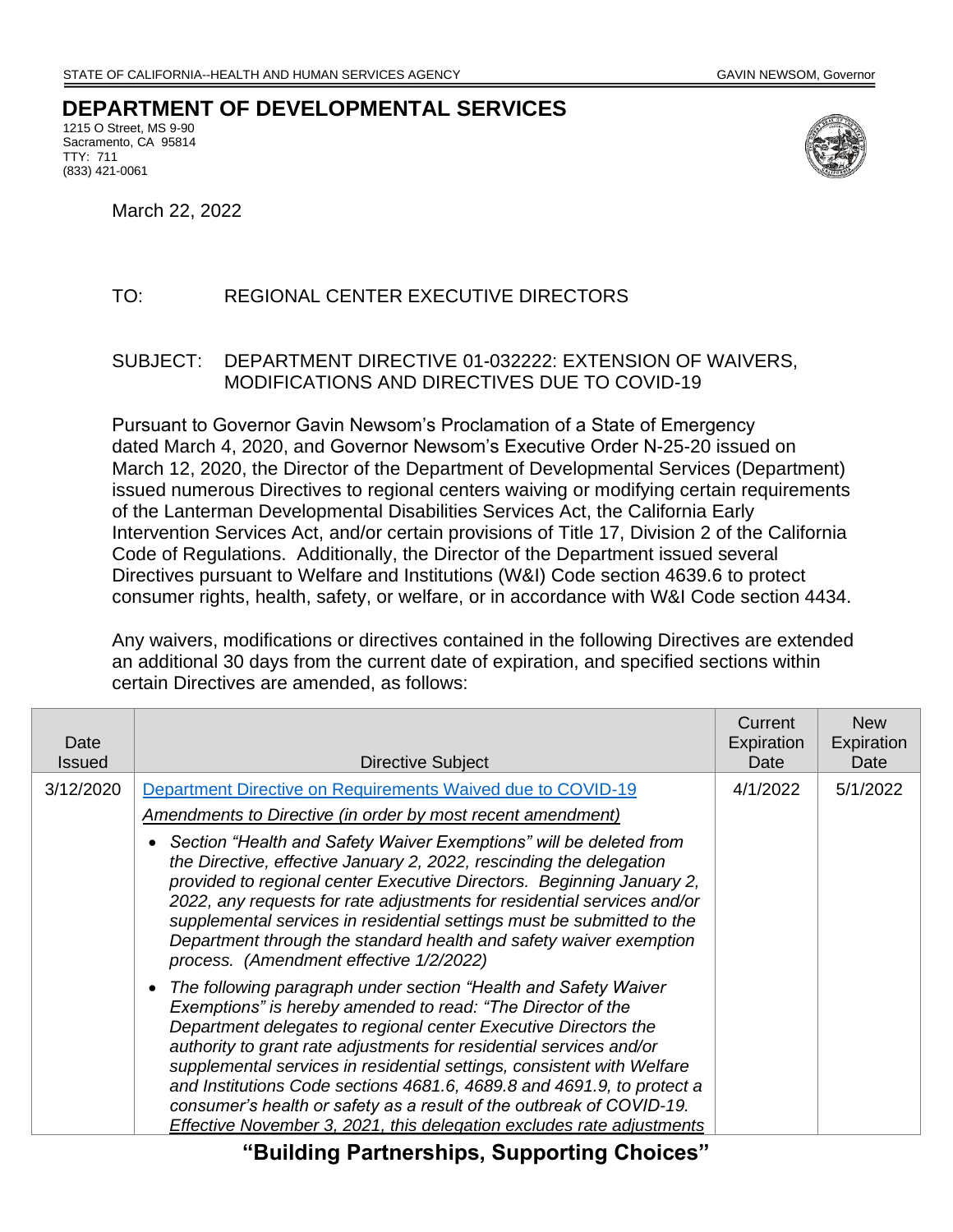Regional Center Executive Directors March 22, 2022 Page two

| Date          |                                                                                                                                             | Current<br>Expiration | <b>New</b><br>Expiration |
|---------------|---------------------------------------------------------------------------------------------------------------------------------------------|-----------------------|--------------------------|
| <b>Issued</b> | <b>Directive Subject</b>                                                                                                                    | Date                  | Date                     |
|               | for supplemental staffing in residential settings under Service Code                                                                        |                       |                          |
|               | 109. Regional centers must request the Department's approval for<br>new and ongoing rate adjustments granted under this delegation for      |                       |                          |
|               | Service Code 109, as described in the Department's August 27, 2021                                                                          |                       |                          |
|               | correspondence, "Health and Safety Waivers due to COVID-19 State                                                                            |                       |                          |
|               | of Emergency." The waiver will require supplemental reporting to the                                                                        |                       |                          |
|               | Department. Instructions on the required supplemental reporting will                                                                        |                       |                          |
|               | be provided in a future directive. This delegation is necessary                                                                             |                       |                          |
|               | because the Department finds that high risk health conditions and fear                                                                      |                       |                          |
|               | of exposure to COVID-19 may cause consumers to forego activities                                                                            |                       |                          |
|               | away from their home resulting in a need for additional residential                                                                         |                       |                          |
|               | staffing or supplemental services. (Amendment effective 11/3/2021)                                                                          |                       |                          |
|               | For section "Early Start In-Person Meetings", the waiver of in-person<br>$\bullet$                                                          |                       |                          |
|               | service coordination meeting requirements is hereby rescinded.                                                                              |                       |                          |
|               | Trailer Bill AB 136, effective July 16, 2021, amended Government<br>Code section 95020(c)(1), allowing, until June 30, 2022, individualized |                       |                          |
|               | family service plan meetings to be held by remote electronic                                                                                |                       |                          |
|               | communications when requested by the parent or legal guardian. The                                                                          |                       |                          |
|               | waiver of in-person eligibility determination meeting requirements, as                                                                      |                       |                          |
|               | provided in this section is extended and remains effective until                                                                            |                       |                          |
|               | rescinded. (Amendment effective 7/29/2021)                                                                                                  |                       |                          |
|               | Effective immediately, section "Early Start Remote Services" is hereby<br>$\bullet$                                                         |                       |                          |
|               | deleted from this Directive. Trailer Bill AB 136 amended Government                                                                         |                       |                          |
|               | Code section $95020(d)(5)(A)$ , specifying that early intervention                                                                          |                       |                          |
|               | services may be delivered by remote electronic communications.                                                                              |                       |                          |
|               | (Amendment effective 7/29/2021)                                                                                                             |                       |                          |
|               | Effective immediately, section "Lanterman Act In-Person Meetings" is<br>$\bullet$                                                           |                       |                          |
|               | hereby deleted from this Directive. Trailer Bill AB 136 amended<br>Welfare and Institutions Code section 4646(f), allowing, until June 30,  |                       |                          |
|               | 2022, services and supports meetings, including individual program                                                                          |                       |                          |
|               | plan meetings, to be held by remote electronic communications when                                                                          |                       |                          |
|               | requested by the consumer or, if appropriate, the consumer's parents,                                                                       |                       |                          |
|               | legal guardian, conservator, or authorized representative. (Amendment                                                                       |                       |                          |
|               | effective 7/29/2021)                                                                                                                        |                       |                          |
| 3/18/2020     | Department Directive on Requirements Waived due to COVID-19 and                                                                             | 4/7/2022              | 5/7/2022                 |
|               | <b>Additional Guidance</b>                                                                                                                  |                       |                          |
|               | Amendments to Directive (in order by most recent amendment)                                                                                 |                       |                          |
|               | The following sentence under section "Day Program Services" is<br>٠                                                                         |                       |                          |
|               | hereby amended to read: "To protect public health and slow the rate of                                                                      |                       |                          |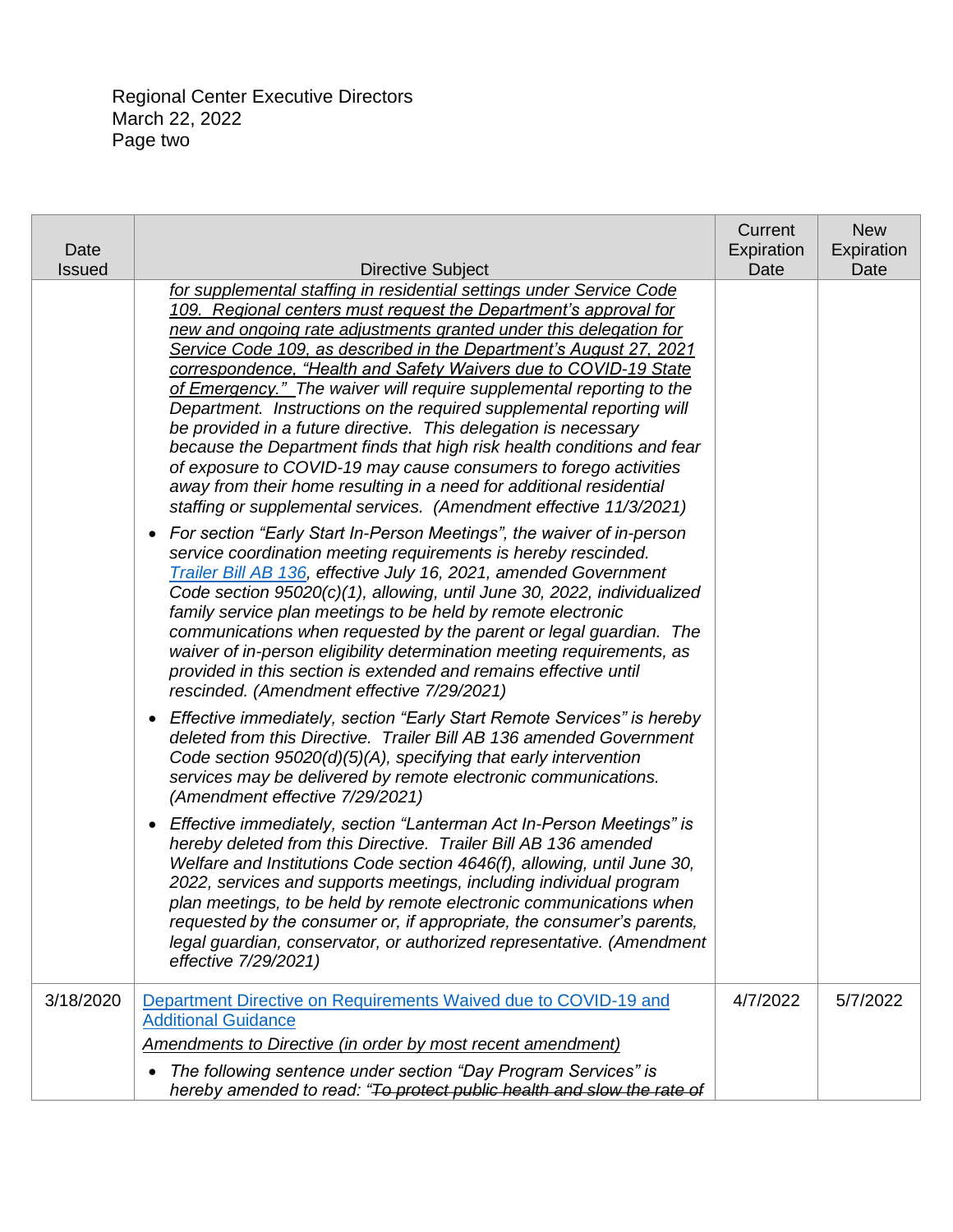Regional Center Executive Directors March 22, 2022 Page three

| Date<br><b>Issued</b> | <b>Directive Subject</b>                                                                                                                                                                                                                                                                                                                                                                                                                                                                                                                                                                                                                                                                                                                                                                                                                           | Current<br>Expiration<br>Date | <b>New</b><br>Expiration<br>Date |
|-----------------------|----------------------------------------------------------------------------------------------------------------------------------------------------------------------------------------------------------------------------------------------------------------------------------------------------------------------------------------------------------------------------------------------------------------------------------------------------------------------------------------------------------------------------------------------------------------------------------------------------------------------------------------------------------------------------------------------------------------------------------------------------------------------------------------------------------------------------------------------------|-------------------------------|----------------------------------|
|                       | transmission of COVID-19, services must be provided in alignment<br>with the guidance issued by CDPH on March 16, 2020. Day program<br>services must be provided in accordance with local county public<br>health orders and relevant guidelines issued by the California<br>Department of Social Services and/or California Department of Public<br>Health." (Amendment effective 5/5/2021)<br>The following paragraph under section "Day Program Services" is<br>$\bullet$                                                                                                                                                                                                                                                                                                                                                                       |                               |                                  |
|                       | hereby amended to read: "The Department reiterates the March 12,<br>2020, directive to regional centers, "State of Emergency Statewide,"<br>authorizing regional centers to pay vendors for absences that are a<br>direct result of the COVID-19 outbreak, pursuant to Title 17 section<br>54326(a)(11). As indicated in the Department's July 17, 2020,<br>directive, "Providing and Claiming for Nonresidential Services During<br>the State of Emergency," retention payments to nonresidential<br>providers for consumer absences are authorized through August 31,<br>2020. The Department will issue a directive outlining the structure for<br>subsequent reimbursement of claims for providing nonresidential<br>services using alternative service delivery approaches during the State<br>of Emergency." (Amendment effective 8/10/2020) |                               |                                  |
|                       | Effective immediately, section "WIC §4731 Consumers' Rights<br>$\bullet$<br>Complaints" is hereby deleted from this Directive. The 20-working day<br>requirement for investigating and providing a written proposed<br>resolution to a complainant pursuant to W&I Code section 4731(b) is<br>reinstated. (Amendment effective 7/15/2020)                                                                                                                                                                                                                                                                                                                                                                                                                                                                                                          |                               |                                  |
|                       | The following sentence under section "Home and Community-Based<br>$\bullet$<br>Services (HCBS) Self Assessments" is hereby amended to read: "The<br>requested completion date for provider HCBS self-assessment has<br>been extended to June 30, 2020 August 31, 2020." (Amendment<br>effective 6/8/2020)                                                                                                                                                                                                                                                                                                                                                                                                                                                                                                                                          |                               |                                  |
| 3/25/2020             | Department Directive 02-032520: Requirements Waived due to COVID-19<br><b>Amendments to Directive (in order by most recent amendment)</b>                                                                                                                                                                                                                                                                                                                                                                                                                                                                                                                                                                                                                                                                                                          | 4/14/2022                     | 5/14/2022                        |
|                       | Effective April 15, 2022, the following paragraph under section<br>"Lanterman Act Eligibility" is hereby amended to read: "If the regional<br>center is reasonably certain the individual is eligible for regional center<br>services, but due to the circumstances the regional center is unable to<br>make a definitive determination, the regional center may determine<br>the individual presumptively eligible. If following reassessment, a<br>regional center later determines that an individual found eligible during<br>the effective period of this directive does not have a developmental                                                                                                                                                                                                                                             |                               |                                  |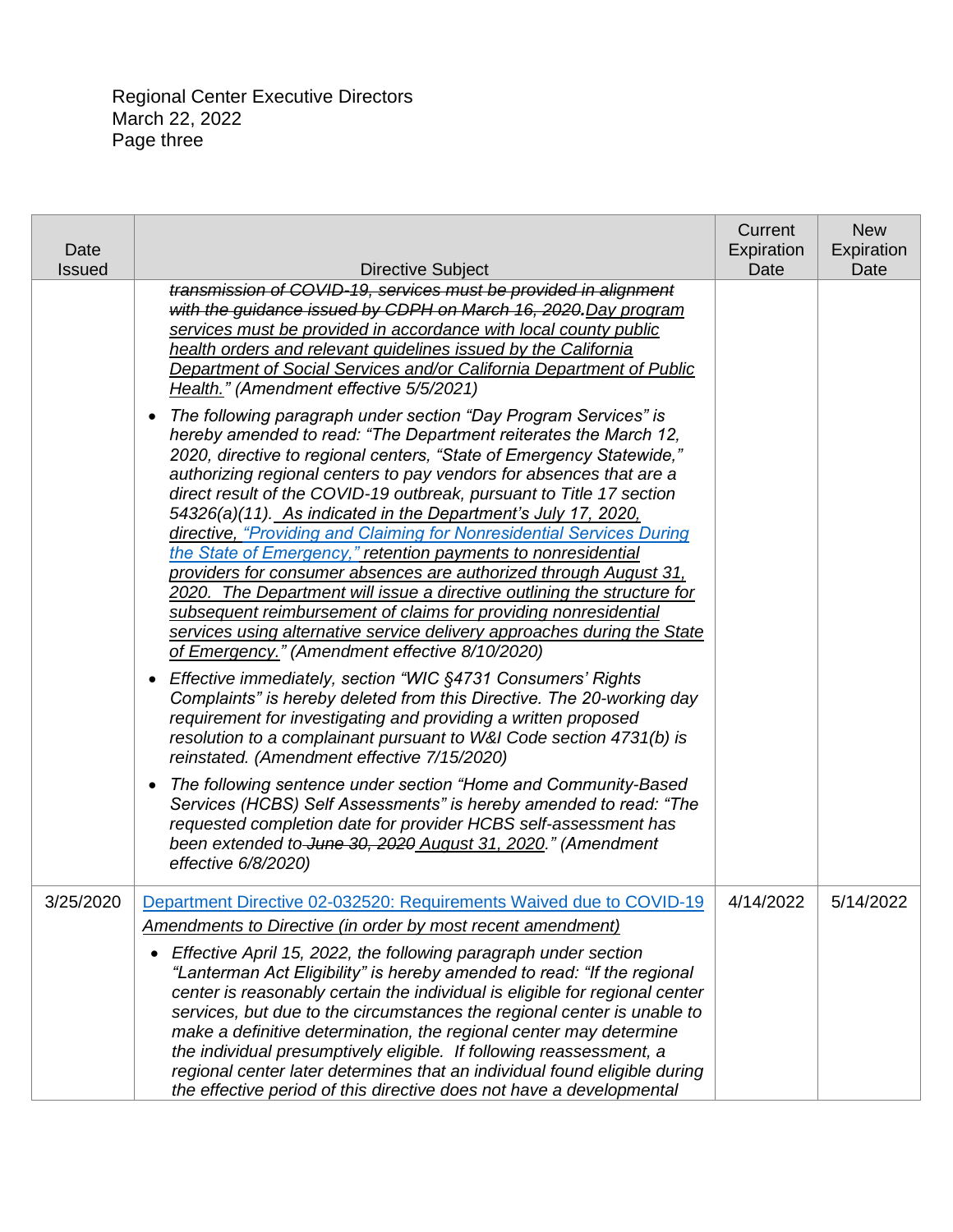Regional Center Executive Directors March 22, 2022 Page four

| Date<br><b>Issued</b> | Directive Subject                                                                                                                                                                                                                                                                                                                                                                                                                                                                                                                                                                                                                                                                                                                                                                                                                                                                                                                                                                                                                                                                                                                                                                                                                                                                                                                                                                                                                                                                                                                                                               | Current<br>Expiration<br>Date | <b>New</b><br>Expiration<br>Date |
|-----------------------|---------------------------------------------------------------------------------------------------------------------------------------------------------------------------------------------------------------------------------------------------------------------------------------------------------------------------------------------------------------------------------------------------------------------------------------------------------------------------------------------------------------------------------------------------------------------------------------------------------------------------------------------------------------------------------------------------------------------------------------------------------------------------------------------------------------------------------------------------------------------------------------------------------------------------------------------------------------------------------------------------------------------------------------------------------------------------------------------------------------------------------------------------------------------------------------------------------------------------------------------------------------------------------------------------------------------------------------------------------------------------------------------------------------------------------------------------------------------------------------------------------------------------------------------------------------------------------|-------------------------------|----------------------------------|
|                       | disability as defined in the Lanterman Act, the requirement that the<br>regional center show the original finding of eligibility was clearly<br>erroneous is hereby waived. Effective April 15, 2022, regional centers<br>may not determine a new individual presumptively eligible."<br>(Amendment effective 4/15/2022)                                                                                                                                                                                                                                                                                                                                                                                                                                                                                                                                                                                                                                                                                                                                                                                                                                                                                                                                                                                                                                                                                                                                                                                                                                                        |                               |                                  |
|                       | Section "In-Home Respite Workers" will be deleted from this Directive,<br>$\bullet$<br>effective May 31, 2021. (Amendment effective 5/31/2021)                                                                                                                                                                                                                                                                                                                                                                                                                                                                                                                                                                                                                                                                                                                                                                                                                                                                                                                                                                                                                                                                                                                                                                                                                                                                                                                                                                                                                                  |                               |                                  |
|                       | The following paragraph under section "In-Home Respite Workers" is<br>$\bullet$<br>hereby amended to read: "To increase available workforce and<br>support consumers and families at home, the Department waives Title<br>17 section 56792(e)(3)(A) requirements for in-home respite workers to<br>possess first aid and cardiopulmonary resuscitation training prior to<br>employment when the consumer receiving services does not have<br>chronic or presenting health concerns. Training must be obtained<br>within 30 days of starting work." (Amendment effective 7/15/2020)                                                                                                                                                                                                                                                                                                                                                                                                                                                                                                                                                                                                                                                                                                                                                                                                                                                                                                                                                                                              |                               |                                  |
| 3/30/2020             | Department Directive 01-033020: Additional Participant-Directed Services                                                                                                                                                                                                                                                                                                                                                                                                                                                                                                                                                                                                                                                                                                                                                                                                                                                                                                                                                                                                                                                                                                                                                                                                                                                                                                                                                                                                                                                                                                        | 4/19/2022                     | 5/19/2022                        |
| 4/15/2020             | Department Directive 01-041520: Requirements Waived due to COVID-19<br><b>Amendments to Directive (in order by most recent amendment)</b><br>• Section "Residential Facility Payments" will be deleted from this<br>Directive, effective May 1, 2021. (Amendment effective 5/1/2021)<br>Section "EBSH/CCH Registered Behavior Technician Certification"<br>$\bullet$<br>will be deleted from this Directive, effective January 10, 2021.<br>(Amendment effective 1/10/2021)<br>The following paragraph under section "Residential Facility<br>$\bullet$<br>Payments" is hereby amended to read: "The Department hereby<br>modifies any requirements of the Lanterman Act or Title 17 regarding<br>payments to a residential facility when a consumer is temporarily<br>absent. If the temporary absence from the facility is for the purpose<br>of preventing or minimizing the risk of exposure to COVID-19 and the<br>regional center is in agreement that the absence is related to this<br>purpose, the regional center shall continue to pay the established rate<br>as long as no other consumer occupies the vacancy or until it is<br>determined the consumer will not return to the facility and the facility<br>retains and continues to pay staff during this time. Any claims made<br>for these absences are subject to audit and review. Regional centers<br>shall report to the Department by December 15, 2020, all current<br>approved payments for temporary absences in accordance with this<br>section. The Department will issue a subsequent communication | 4/5/2022                      | 5/5/2022                         |